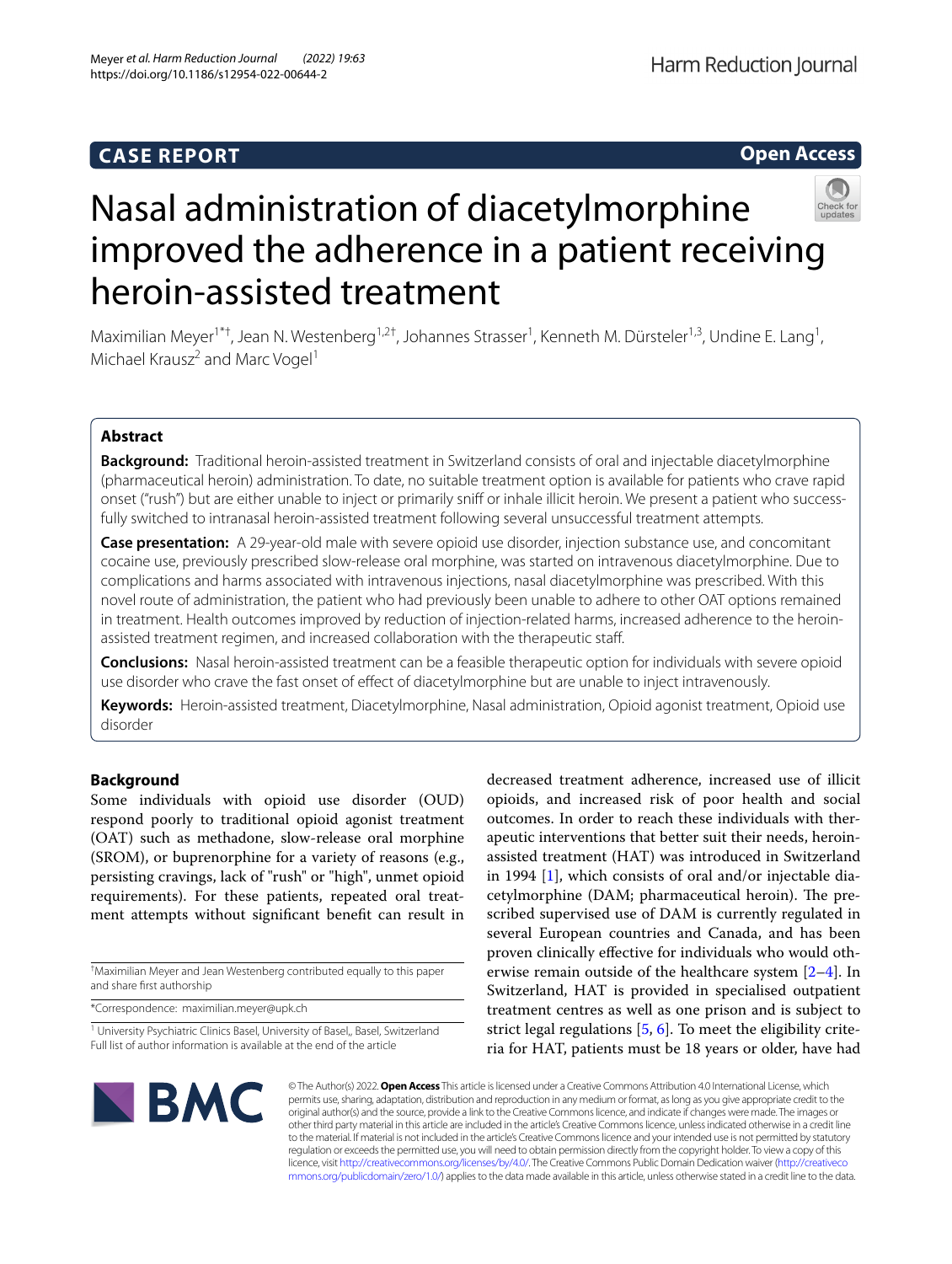OUD for at least two years, need to have previously failed two treatment attempts, and present with psychological, physical, or social harms caused by their opioid dependence [\[7](#page-4-5)]. Prescription DAM is provided within supervised clinical settings, which allow monitoring for safety and ensure compliance. Take-home medication can only be prescribed to select stable patients or under exceptional conditions (e.g., COVID-19 isolation [\[8](#page-4-6)]). HAT therefore demands of patients a strict regular schedule that allows them to attend the HAT clinic once or twice daily for DAM administration. This can be a barrier for some patients who are prevented from consistently frequenting the HAT clinic or taking the medication reliably due to social and structural factors (e.g., homelessness, transportation difficulties, long travel distances, unstructured lifestyles, mental or physical comorbidities).

In Switzerland, DAM has only been approved for intravenous  $(IV)$  and oral administration  $[1]$  $[1]$  $[1]$ , which poses a substantial barrier for individuals who mainly inhale or snort street heroin. Inhalable DAM was initially evaluated in the 90s by prescribing heroin-cigarettes (reefers, "sugarettes") to patients. However, reefers only yielded a small amount of DAM and showed little effect in treatment settings, resulting in these prescriptions being stopped [\[9](#page-4-7)]. According to recent data from the European Monitoring Centre for Drugs and Drug Addiction (EMCDDA), snorting is the main route of administration for 25% of heroin users entering treatment, whereas inhaling accounted for an additional  $41\%$  [\[10](#page-4-8)]. These patients can often not be recruited for or retained in HAT as the available DAM formulations do not ft these patients' needs. For patients who primarily use the nasal route of administration, the prescription of injectable HAT raises serious ethical concerns due to the higher risks associated with this route of administration. The use of oral DAM as an alternative does not provide the same psychotropic efects when compared to other more rapid onset routes of administrations (e.g., intravenous, nasal) due to the comparatively prolonged time to peak plasma concentration [\[11](#page-4-9)–[13\]](#page-5-0).

In addition, the average age of individuals in OUD treatment is increasing in Switzerland and in parts of Europe  $[14, 15]$  $[14, 15]$  $[14, 15]$ . The most recent EMCDDA data suggests that high-risk drug users above 40 years old may soon become the largest drug treatment population in Europe [ $16$ ]. This population is at high risk of developing injecting-related injuries and diseases like scarred veins, infections of the blood vessels and heart valves, abscesses, and other soft-tissue infections [\[17\]](#page-5-4).

Swiss HAT centres have been evaluating nasal HAT (n-HAT) as a suitable alternative to injectable or oral DAM among patients who do not have a history of injection substance use and primarily use the nasal route of administration, as well as for patients who are no longer able to inject intravenously or for whom continued injections constitute a severe health risk [\[18\]](#page-5-5). We present a patient who was started on IV DAM because traditional oral OAT programmes were not addressing his need for the fast onset of efect. However, he was unable to attend his IV DAM administration appointments regularly and lacked safe injection practices (heavy bleeding, repeated unsuccessful injections, disregard of hygienic precautions). He was transferred to IN DAM which aligned with his substance use treatment goals, improved retention in care, improved his health and social outcomes, and supported his stabilisation. Written informed consent from the patient was obtained for participation and for publication of the case report.

## **Case presentation**

In September 2021 a 29-year-old male was referred for HAT at our specialised treatment centre. He presented with heroin use disorder, cocaine use disorder, and trichotillomania. Previous medical documentation stated a psychiatric history of attention deficit disorder and combined personality disorder. He had frst used heroin at the age of 17, started snorting the substance regularly at the age of 25, and transitioned to daily injection use at the age of 27. The patient has a history of injecting opioids in an unsanitary manner (lots of blood stains following injection) and has received multiple bans from several diferent harm reduction facilities (e.g., safe injection rooms) due to this. He did not sufer from injection related chronic infections such as HIV or Hepatitis C. His previous OUD treatment history included slow-release oral morphine (SROM) at adequate doses, which did not enable him to cease high-risk use behaviour. Despite receiving OAT, he still regularly injected illicit substances due to the rapid onset of efects provided through IV administration. At his HAT intake appointment, which provides an opportunity for the medical team to meet the patient, outline the therapeutic framework, assess patient's past psychiatric and substance use history, and conduct a medical examination, he emphasised a strong desire to start IV DAM and was deemed eligible for HAT. He was to continue on his SROM regimen until the start of HAT, after which he would receive injectable DAM twice daily and prescribed SROM as take-home medication if necessary.

His frst IV DAM administration was scheduled two weeks after his intake appointment. This is the norm, as approval for the treatment must be obtained from the Swiss Federal Office of Public Health before DAM can be prescribed. As by our centre rules, frst-ever DAM administrations require scheduled appointments so that patients can be supervised by the physician in charge.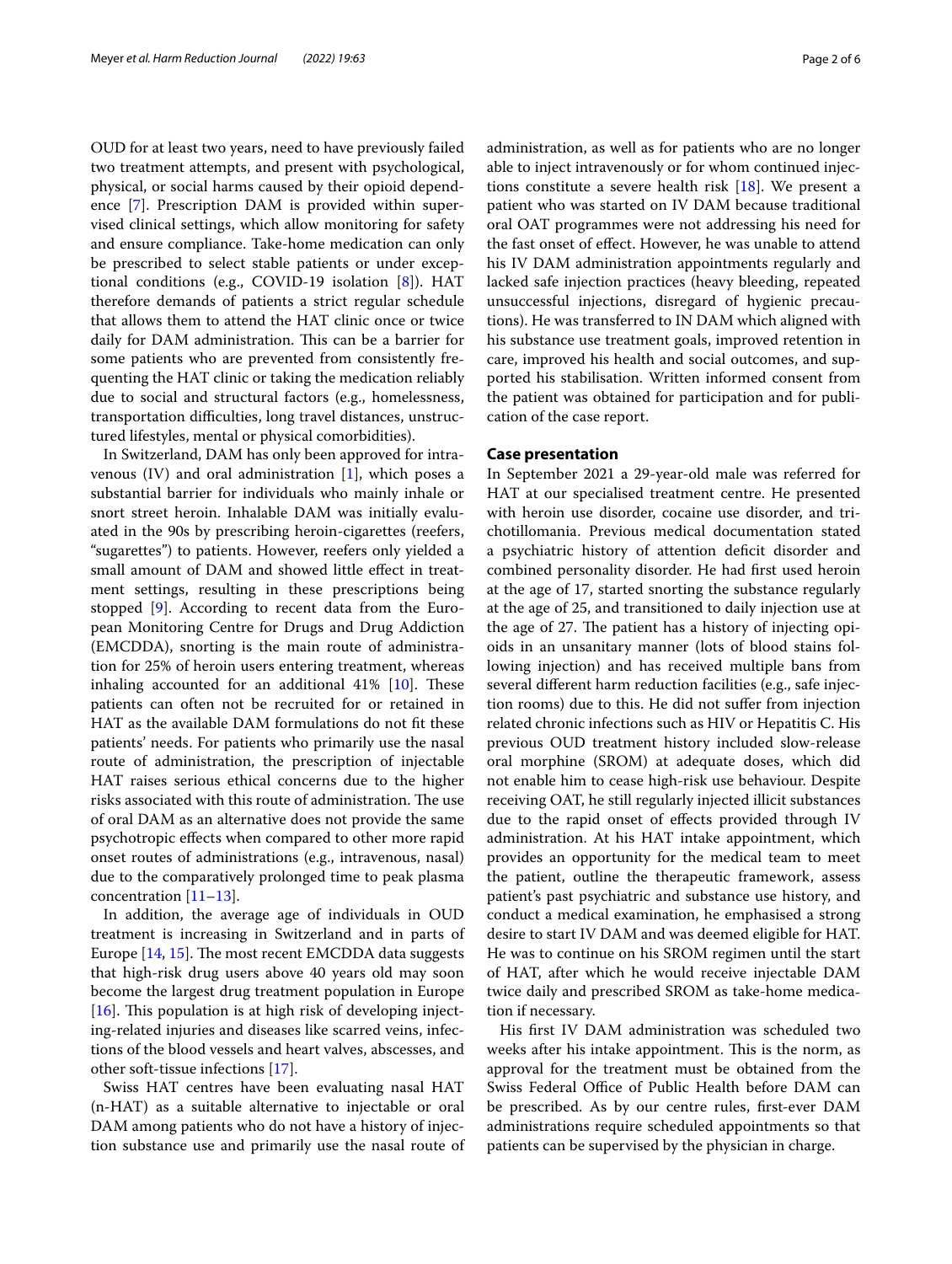In the frst week of treatment, it was clear the patient was having trouble following the strict therapeutic framework of HAT, as he missed eight of 14 scheduled DAM administrations for the week (Fig. [1](#page-2-0)). Moreover, when administering DAM, the patient also demonstrated unsafe injection practices. He had trouble fnding suitable access veins, did not disinfect sites prior injection despite repeated requests of nurses, accidentally contaminated the application room with blood after injection, and continued to impulsively pierce his skin without palpating suitable veins. As a result, his IV DAM administrations often took approximately 45 min, either until he found a suitable vein, or until he proceeded to injecting intramuscularly (IM), which corresponds to a common practice in HAT despite oflabel use. Small abscesses and erythema on his arms were also evident, which he stated were due to his IV use of street heroin and cocaine. We therefore asked the patient whether he preferred switching to n-HAT, but declined, insisting on continuing to inject. Hence, we prescribed the IM administration of DAM, but the patient was dissatisfed with the efects that IM DAM provided and continued to miss multiple consecutive DAM administrations. Due to repeated missed scheduled DAM administrations, our treatment protocols

required DAM to be restarted in low doses as opioid tolerance could no longer be safely assumed.

In the sixth week of treatment, oral DAM was prescribed because the patient was continuing to try injecting intravenously and did not follow the safe injection regimen that is enforced at the HAT centre. He went on to miss 12 of 14 scheduled oral DAM administrations (Fig. [1](#page-2-0)) and expressed the urge to continue trying to inject intravenously. Indeed, on the 8th week of treatment, the patient dissolved and injected an SROM capsule in the lavatory of the HAT centre. He was therefore asked to discuss the incident with the physician-in-charge but became verbally aggressive and left the premises. As is the norm in the case of severe nonadherence to the centre's safety guidelines, the patient was referred to a diferent outpatient treatment centre that only ofered traditional OAT options for a 2-week period ("time out"). Upon his return on the frst day following this 2-week period, the patient entered the HAT centre and reached into the used syringe container in an efort to fnd syringes with remaining DAM from other patients. Due to this impulsive and aggressive behaviour, which could have caused harm to himself or others, the patient was once again referred to an outpatient OAT centre for another 2-week period.

<span id="page-2-0"></span>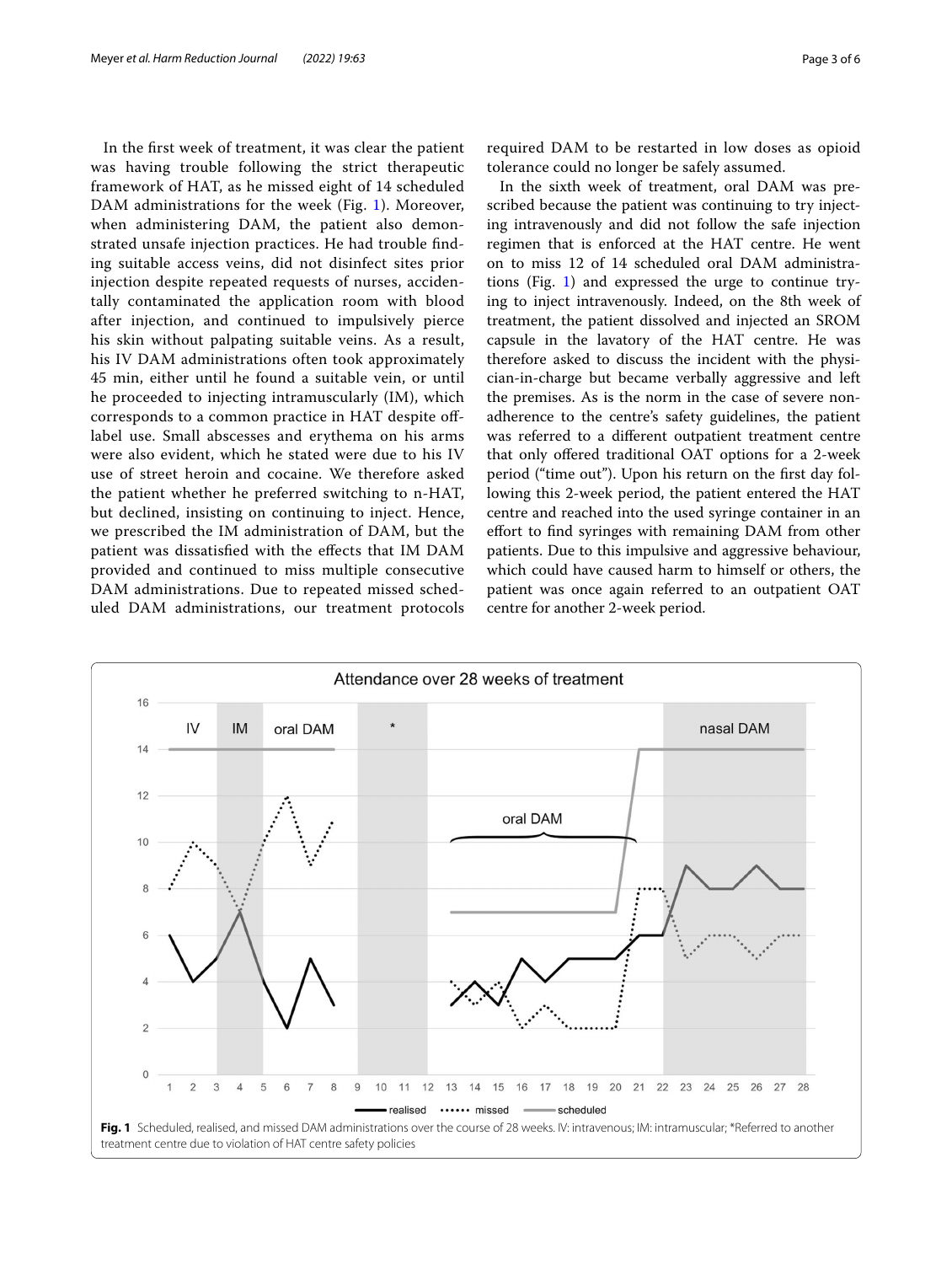Following this second 2-week period, the patient was restarted on oral DAM, but continued to miss most of his scheduled administrations (Fig. [1](#page-2-0)). He continued to express a wish to begin IV DAM, stating that the reason for not attending regularly was that the tablets were not addressing his needs for a rapid onset of efects ("rush"). He also continued to present with skin infections (erythema and abscesses) in the crook of both arms due to intravenous use of illicit substance.

In order to align with the patient's wishes, on the 21st week of treatment, we prescribed injectable DAM additionally to the existing oral prescription, under the condition that he would only inject under the supervision of the physician-in-charge. Despite being provided with instructions during his IV administrations, he continued to have difculties performing his administrations safely, often taking over an hour, and disinfecting his injection sites only if explicitly reminded to do so. He missed more than half of his scheduled IV DAM administrations during this week (Fig. [1\)](#page-2-0).

During the 22nd treatment week, he was ofered two alternative treatment options: returning to oral DAM or starting IN DAM. He opted for IN DAM, despite having previously ruled this out as a treatment option, likely because he already knew that oral DAM would not ft his opioid needs. Followingly, he was prescribed 340 mg IN DAM twice daily. The patient received sterile DAM solution and administration was made possible by providing syringes with a screw-on atomizer instead of a needle. The IV dose was converted to IN DAM with the assumption that the bioavailability of morphine following nasal administration lies in-between the bioavailability of oral and IV administrations. After the frst IN DAM administration, he reported being pleasantly surprised by the subjective effects. He expressed interest in continuing the IN DAM prescription. The patient started attending more frequently (Fig. [1\)](#page-2-0) for the frst time since initiation of treatment and consistently realised more scheduled DAM administrations than he missed. For the frst time in his treatment trajectory, he had not needed to restart his DAM dosing due to missed appointments and possible loss of opioid tolerance. This made it possible to further increase his IN DAM dose in 30 mg increments until the patient stated the dose (two times 430 mg) to ft his needs. After 4 weeks of IN DAM (week 26), the patient's skin showed a signifcant improvement (no erythema or abscesses). From a subjective perspective, he expressed that even though the efects of IN DAM were not as strong as IV, they were sufficient to reduce his craving for fast-acting illicit opioids. He stated being happy to see the progression of his skin healing and felt proud of being able to heavily reduce injections of illicit substances. He also stated relief and being under less pressure during the nasal administration process. This was because he had to spend less time in the administration room as the repeated and exhaustingly long search for suitable access veins was no longer necessary.

# **Discussion and conclusions**

This case report presents the successful clinical use of n-HAT for a patient with severe OUD for whom traditional oral treatment options (including oral DAM) were insufficient due to the much slower onset of effect and for whom IV treatment options resulted in deteriorated vein status, chronic ulcerations, and intramuscular or risky body part-injections. To our knowledge, there is only one other published case-series on n-HAT, in which we similarly illustrated the feasibility of supervised n-HAT in a clinical therapeutic setting [\[18\]](#page-5-5). Our case report adds to the emerging literature by demonstrating the ability of n-HAT to retain a patient in care who had previously been unable to adhere to an OAT treatment regimen, improve health outcomes by reducing harms related to injection substance use, increase adherence to the strict HAT therapeutic framework, and increase collaboration with the HAT centre staf.

The patient presented in this case report started on oral slow-acting OAT (SROM), then transitioned back-andforth between injectable and oral DAM, before successfully being retained on intranasal DAM. This trajectory demonstrates the benefts of focusing on the patients' unique goals, needs and preferences, which align with the principles of patient-centred care and harm reduction [[19\]](#page-5-6). More individualised treatment options are needed in order to overcome the "one-size-fts-all" approach prevalent in many OUD treatment settings [[20](#page-5-7)]. IN DAM was an essential treatment option for retaining the patient in care, and clinical trials are undeniably required to appropriately and frmly evaluate n-HAT in OUD treatment.

The strict therapeutic framework of HAT which is time-intensive and requires a structured daily routine for a regular, often twice daily, attendance presents a barrier to many patients with OUD who qualify for HAT. This often results in missed DAM administrations, which can sometimes necessitate restarting the dosing regimen, as was the case for this patient. Incrementally increasing the DAM dosing after a prolonged period of missed scheduled DAM administrations, done out of precaution and patient safety, was frustrating for the patient and aggravated his dissatisfaction with the HAT regimen. This also led to a cycle, as the starting DAM doses were too low, which increased the patient's likelihood to miss a scheduled administration and consequently barred any dose increase if administrations were in fact missed. In the case of this patient,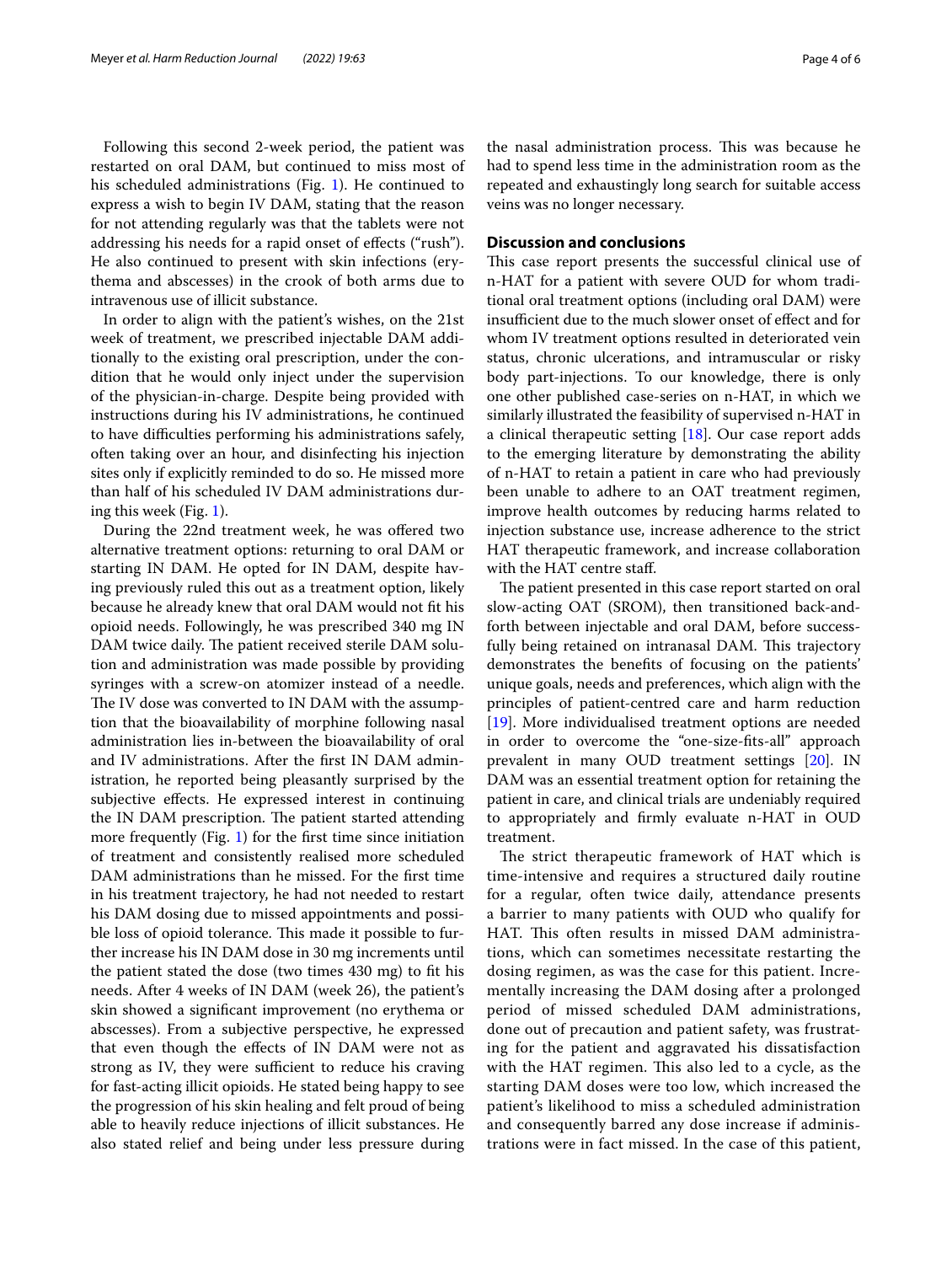n-HAT was able to break this cycle, allowing the patient to achieve a dose that met his opioid requirements.

Intranasal HAT also addresses the adverse harms associated with illicit IV substance use or—to a minor extent—prescribed IV DAM. Currently, patients that are no longer able to inject DAM into peripheral veins due to deterioration of the veinous system may revert to injecting in risky body parts (e.g., veins in the groin [[21](#page-5-8)]), intramuscular or subcutaneous injection [[22\]](#page-5-9), or change to oral DAM tablets, a pattern refected in our case report [\[14\]](#page-5-1). All of these alternatives have been associated with complications such as infections and abscesses, indurations or skin lesions and are often described as painful, particularly subcutaneous and intramuscular injections, which ultimately reduce treatment outcomes [\[23](#page-5-10), [24](#page-5-11)].

This case report demonstrates the therapeutic potential of n-HAT. Multiple advantages of IN administration are illustrated by this case, when compared to other routes of administration. Firstly, it improved the patient's health outcomes by reducing the likelihood of physical health complications (e.g., infection, lesions) associated with injection behaviours. Secondly, it provided stronger psychotropic efects when compared to oral DAM and intramuscular DAM, which underlines that some patients require a rapid onset of opioid efects which is associated with the subjective experience of a "rush" or "high". Thirdly, it is very low threshold without requiring stringent hygiene protocols and is not dependent on the patient's success in fnding a vein, which benefts both the patient, the healthcare team, and the limited resources of the HAT centre.

This case report, along with a previously published case-series, highlights the feasibility of n-HAT as a novel route of administration for HAT and a possibly viable alternative to injectable or oral HAT. More long-term research efforts are needed to systematically assess the efficacy and acceptability of n-HAT among individuals with severe OUD.

#### **Abbreviations**

OUD: Opioid use disorder; OAT: Opioid agonist treatment; SROM: Slow-release oral morphine; DAM: Diacetylmorphine; EMCDDA: European Monitoring Centre for Drugs and Drug Addiction; HAT: Heroin-assisted treatment; IV: Intravenous; IN: Intranasal; n-HAT: Nasal heroin assisted treatment; IM: Intramuscular.

#### **Acknowledgements**

Not applicable.

## **Author contributions**

MM and MV conceptualised the case report. MM and JS were the treating physicians. MM and JNW wrote the frst draft. MV, UEL, JS, and MK revised and improved the manuscript. All authors reviewed the manuscript. All authors read and approved the fnal manuscript.

# **Funding**

Not applicable.

# **Declarations**

#### **Ethics approval and consent to participate**

The case report was generated from existing data; consent to participate is not applicable.

#### **Consent for publication**

Consent for publication was provided by the patient in writing.

#### **Competing interests**

All authors of the present manuscript declare that they have no competing interests.

#### **Author details**

<sup>1</sup> University Psychiatric Clinics Basel, University of Basel, Basel, Switzerland.<br><sup>2</sup> Department of Psychiatry University of British Columbia Vancouver Cap: <sup>2</sup> Department of Psychiatry, University of British Columbia, Vancouver, Canada. <sup>3</sup> Department of Psychiatry, Psychotherapy and Psychosomatics, Psychiatric Hospital, University of Zurich, Zurich, Switzerland.

# Received: 29 April 2022 Accepted: 31 May 2022

#### **References**

- <span id="page-4-0"></span>1. Uchtenhagen A. Heroin-assisted treatment in Switzerland: a case study in policy change. Addiction. 2010;105:29–37. [https://doi.org/10.1111/j.1360-](https://doi.org/10.1111/j.1360-0443.2009.02741.x) [0443.2009.02741.x](https://doi.org/10.1111/j.1360-0443.2009.02741.x).
- <span id="page-4-1"></span>2. Strang J, Groshkova T, Uchtenhagen A, Van Den Brink W, Haasen C, Schechter MT, et al. Heroin on trial: systematic review and meta-analysis of randomised trials of diamorphine-prescribing as treatment for refractory heroin addiction. Br J Psychiatry. 2015;207:5–14. [https://doi.org/10.](https://doi.org/10.1192/bjp.bp.114.149195) [1192/bjp.bp.114.149195.](https://doi.org/10.1192/bjp.bp.114.149195)
- 3. Oviedo-Joekes E, Brissette S, Marsh DC, Lauzon P, Guh D, Anis A, et al. Diacetylmorphine versus methadone for the treatment of opioid addiction. N Engl J Med. 2009;361:777–86. <https://doi.org/10.1056/nejmoa0810635>.
- <span id="page-4-2"></span>4. Ferri M, Davoli M, Perucci CA. Heroin maintenance for chronic heroindependent individuals. Cochrane Database Syst Rev. 2011. [https://doi.](https://doi.org/10.1002/14651858.cd003410.pub4) [org/10.1002/14651858.cd003410.pub4.](https://doi.org/10.1002/14651858.cd003410.pub4)
- <span id="page-4-3"></span>5. Swiss Federal Council. Art. 13 - SR 812.121.6 - Verordnung vom 25. Mai 2011 über Betäubungsmittelsucht und andere suchtbedingte Störungen (Betäubungsmittelsuchtverordnung, BetmSV). 2011. [https://www.fedlex.](https://www.fedlex.admin.ch/eli/cc/2011/364/de#art_13) [admin.ch/eli/cc/2011/364/de#art\\_13](https://www.fedlex.admin.ch/eli/cc/2011/364/de#art_13). Accessed 17 April 2022.
- <span id="page-4-4"></span>6. Liebrenz M, Gamma A, Buadze A, Schleifer R, Baggio S, Schwartz B, et al. Fifteen years of heroin-assisted treatment in a Swiss prison: a retrospective cohort study. Harm Reduct J. 2020. [https://doi.org/10.1186/](https://doi.org/10.1186/s12954-020-00412-0) [s12954-020-00412-0](https://doi.org/10.1186/s12954-020-00412-0).
- <span id="page-4-5"></span>7. Swiss Federal Council. Art. 10 - SR 812.121.6 - Verordnung vom 25. Mai 2011 über Betäubungsmittelsucht und andere suchtbedingte Störungen (Betäubungsmittelsuchtverordnung, BetmSV). [https://www.fedlex.admin.](https://www.fedlex.admin.ch/eli/cc/2011/364/de#art_10) [ch/eli/cc/2011/364/de#art\\_10.](https://www.fedlex.admin.ch/eli/cc/2011/364/de#art_10) Accessed 18 April 2022.
- <span id="page-4-6"></span>8. Meyer M, Strasser J, Köck P, Walter M, Vogel M, Dürsteler KM. Experiences with take-home dosing in heroin-assisted treatment in Switzerland during the COVID-19 pandemic–Is an update of legal restrictions warranted? Int J Drug Policy. 2022;101:103548. [https://doi.org/10.1016/j.drugpo.2021.](https://doi.org/10.1016/j.drugpo.2021.103548) [103548.](https://doi.org/10.1016/j.drugpo.2021.103548)
- <span id="page-4-7"></span>9. Bundesamt für Gesundheit. Handbuch Heroingestützte Behandlung: Richtlinien, Empfehlungen, Information. 2000.
- <span id="page-4-8"></span>10. EMCDDA. European Drug Report 2021 - Trends and Developments. 2021. [https://doi.org/10.2810/725386.](https://doi.org/10.2810/725386)
- <span id="page-4-9"></span>11. Girardin F, Rentsch KM, Schwab MA, Maggiorini M, Pauli-Magnus C, Kullak-Ublick GA, et al. Pharmacokinetics of high doses of intramuscular and oral heroin in narcotic addicts. Clin Pharmacol Ther. 2003;74:341–52. [https://doi.org/10.1016/S0009-9236\(03\)00199-1](https://doi.org/10.1016/S0009-9236(03)00199-1).
- 12. Comer SD, Collins ED, MacArthur RB, Fischman MW. Comparison of intravenous and intranasal heroin self-administration by